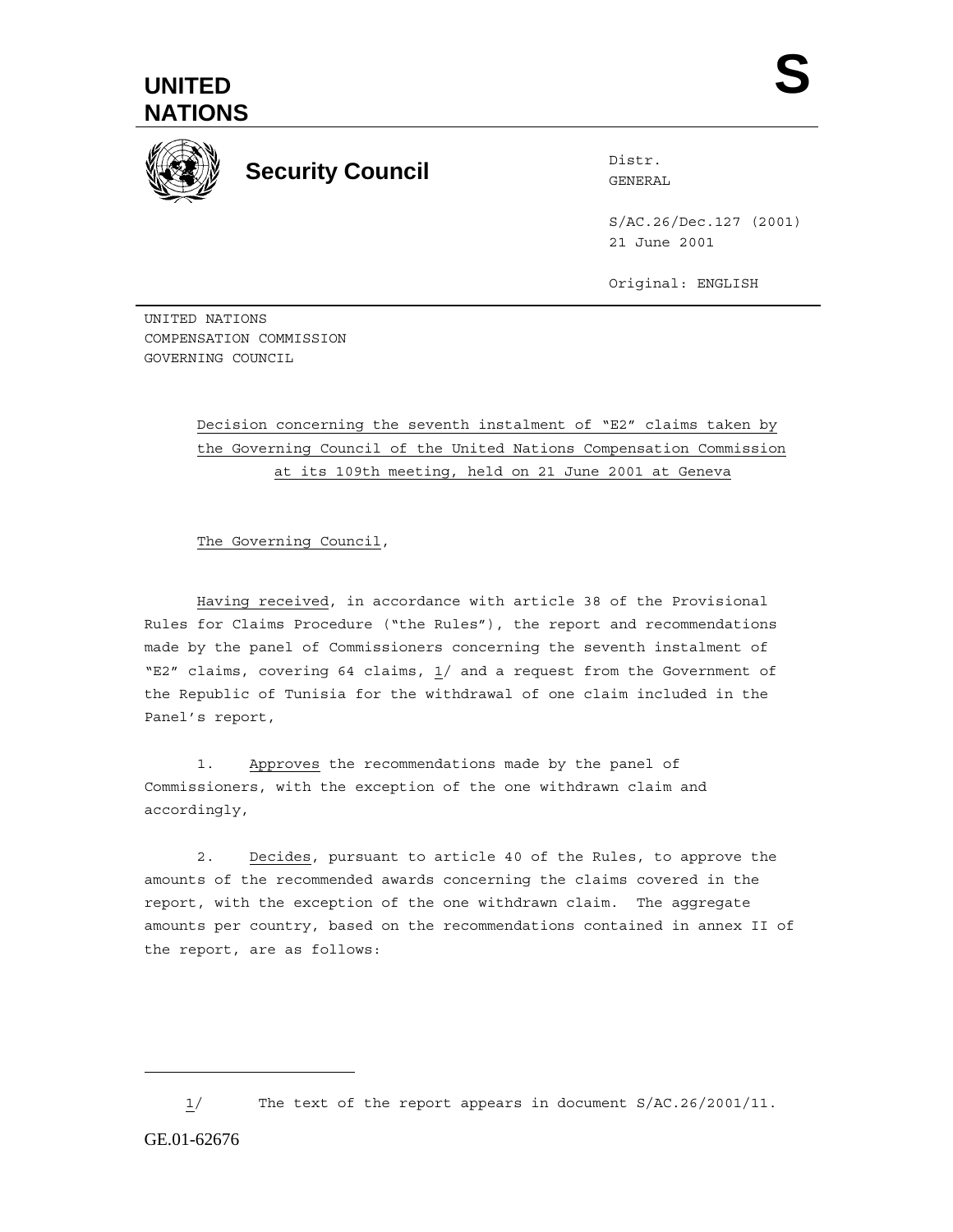## S/AC.26/Dec.127 (2001) Page 2

| Country                | Number of<br>claims<br>recommended<br>for payment | Number of<br>claims not<br>recommended<br>for payment | Amount of<br>compensation<br>claimed<br>(USD) | Amount of<br>compensation<br>recommended<br>(USD) |
|------------------------|---------------------------------------------------|-------------------------------------------------------|-----------------------------------------------|---------------------------------------------------|
| Australia              | $\mathbf{1}$                                      | 1                                                     | 2,167,609                                     | 991,161                                           |
| Austria                | $\mathbf{1}$                                      |                                                       | 3,317,700                                     | 2,307,956                                         |
| Bahrain                |                                                   | 1                                                     | 577,173                                       | nil                                               |
| Belgium                | 1                                                 |                                                       | 7,748,111                                     | 67,155                                            |
| Bosnia and Herzegovina | 1                                                 | 1                                                     | 139,981,203                                   | 285,403                                           |
| Bulgaria               | $\overline{a}$                                    | $\mathbf 1$                                           | 555,300                                       | nil                                               |
| Egypt                  | 3                                                 | 2                                                     | 54,863,591                                    | 10,071,977                                        |
| Finland                | 2                                                 | $\overline{a}$                                        | 15,786,800                                    | 415,983                                           |
| France                 | 1                                                 | 1                                                     | 1,653,633                                     | 491,388                                           |
| Germany                | 3                                                 | 1                                                     | 6,874,024                                     | 1,866,250                                         |
| Hungary                | 1                                                 |                                                       | 2,030,908                                     | 250,609                                           |
| India                  | 2                                                 |                                                       | 27,926,496                                    | 757,639                                           |
| Ireland                | 1                                                 |                                                       | 2,450,000                                     | 1,225,000                                         |
| Israel                 |                                                   | 1                                                     | 1,420,000                                     | nil                                               |
| Italy                  | 1                                                 | $\overline{\phantom{0}}$                              | 5,049,886                                     | 59,610                                            |
| Japan                  | 1                                                 | 1                                                     | 35, 292, 765                                  | 52,217                                            |
| Jordan                 | 1                                                 |                                                       | 41, 223, 778                                  | 631,585                                           |
| Luxembourg             |                                                   | 1                                                     | 117,093                                       | nil                                               |
| Saudi Arabia           |                                                   | 1                                                     | 891,799                                       | nil                                               |
| Sweden                 | 5                                                 |                                                       | 57, 189, 927                                  | 6,696,909                                         |
| Switzerland            |                                                   | $\mathbf{1}$                                          | 11,130                                        | nil                                               |
| Syrian Arab Republic   | 1                                                 |                                                       | 1,091,214                                     | 360,895                                           |
| Thailand               | $\mathbf{1}$                                      | $\overline{\phantom{0}}$                              | 72,540,487                                    | 17,556,754                                        |
| Tunisia                | $\overline{\phantom{a}}$                          | 1                                                     | 370,795,052                                   | nil                                               |
| Turkey                 | 1                                                 | 1                                                     | 23, 526, 151                                  | 5,689,797                                         |
| United Kingdom         | 10                                                | 2                                                     | 20, 296, 225                                  | 1,344,839                                         |
| United States          | 6                                                 | 1                                                     | 30, 737, 152                                  | 5, 241, 296                                       |